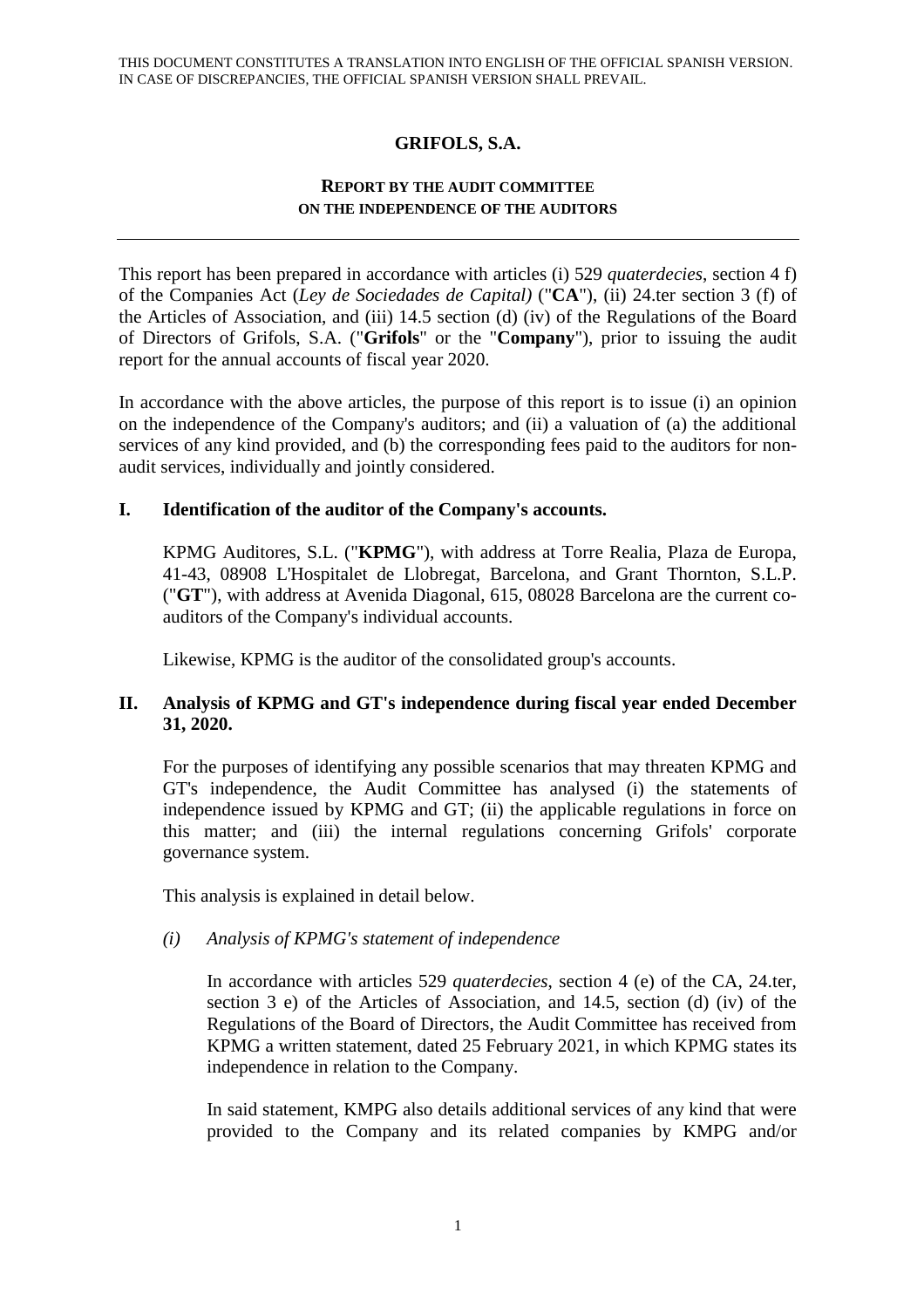individuals or entities related to it, in accordance with the current Law on Auditing of Accounts (*Ley de Auditoría de Cuentas*) ("**LAA**").

Additionally, in its written statement, KPMG declares that it has general procedures of independence, which have been designed and implemented to protect its independence as auditor. Such proceedings are detailed in "KPMG Auditores, S.L.'s Transparency Report for fiscal year 2020", which is accessible to the public.

#### *(ii) Analysis of GT's statement of independence*

In accordance with articles 529 *quaterdecies*, section 4 (e) of the CA, 24.ter, section 3 e) of the Articles of Association, and 14.5, section (d) (iv) of the Regulations of the Board of Directors, the Audit Committee has received from GT a written statement, dated 25 February 2021, in which GT states its independence in relation to the Company.

Additionally, in its written statement, GT declares that it has general internal procedures of independence, which have been designed and implemented to protect its independence as auditor.

It is worth mentioning that GT has not provided to the Company or its related companies any services other than co-audit services.

#### *(iii) Analysis of the applicable legislation in force on this matter*

Pursuant to article 14.1 of the LAA, auditors must be independent in the performance of their duties from the audited entities and should refrain from acting when their independence may be threatened. To ensure their independence, auditors must design or introduce safeguard measures that enable them to detect any threats to their independence, and evaluate, reduce and, if appropriate, eliminate them. They must also periodically review such safeguard measures (article 15 of the LAA).

Additionally, article 39 of the LAA, which refers to article 16 of the same law, establishes a series of circumstances that, if occur, entail that the external auditor is not independent with respect to public interest entities.

The Audit Committee of the Company has analysed these circumstances individually and prior to the subscription and execution of any potential services to be provided by KPMG and GT, on the basis of the information provided by the Company, KPMG and GT, and it has determined that, without prejudice to section III of this report, none of these circumstances are fulfilled by KPMG or GT and, therefore, it should be understood that both KPMG and GT are independent pursuant to article 39 of the LAA.

In accordance with the provisions of article 529 *quaterdecies* of the CA under which authorization is required for non-prohibited services, according to the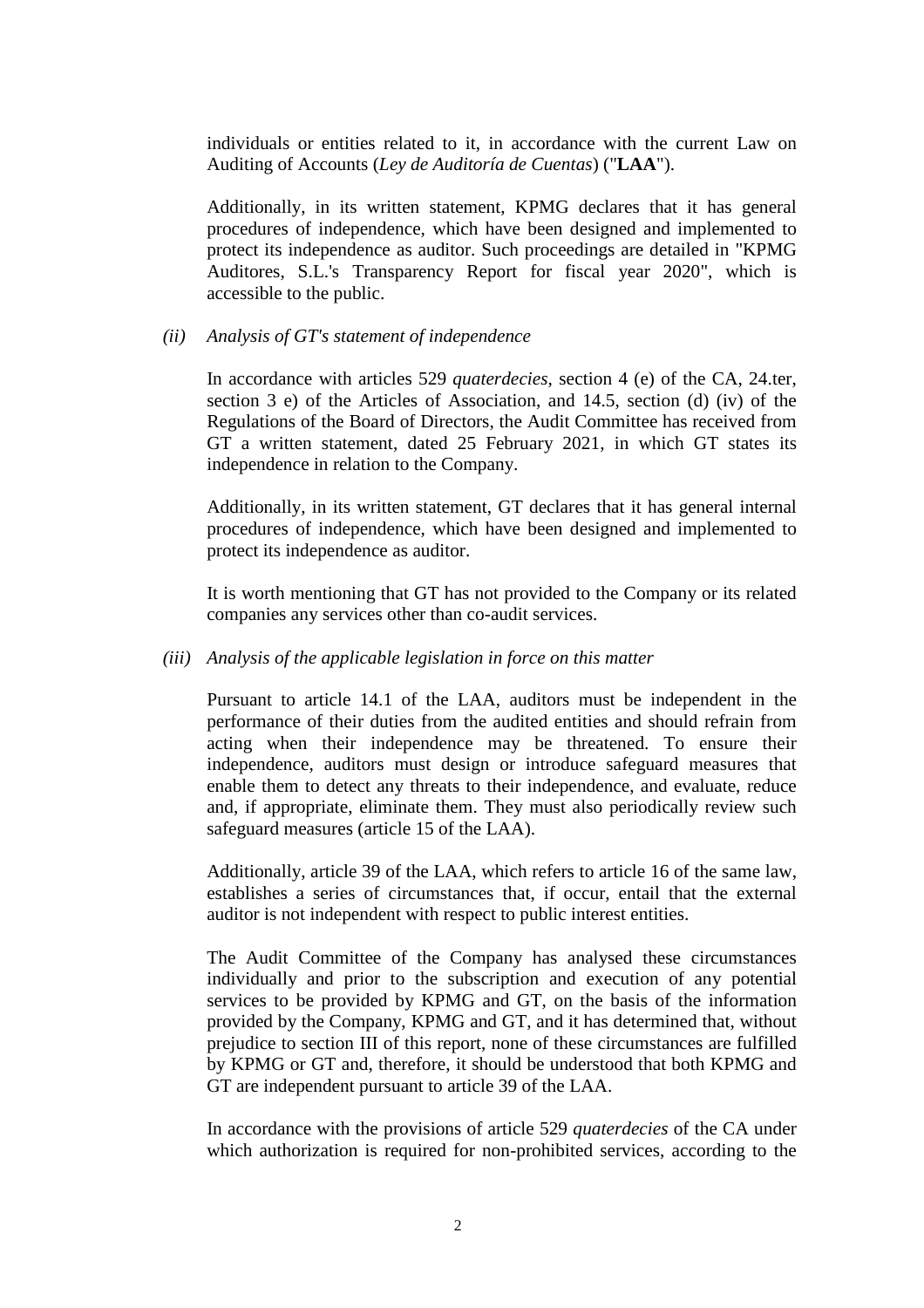provisions established under articles 5, section 4 and 6.2.b) of the European Regulation No. 537/2014, of 16 April, and as regulated in section 3 of chapter IV, title I of the Law 22/2015, of 20 July, on Auditing of Accounts regarding the independence regime, the auditor shall request the corresponding approval for any on-going non-audit services that the Audit Company and the network to which it belongs have carried out during 2020. Such authorization has been issued by the Audit Committee.

*(iv) Internal rules* 

Article 14.5, section (d) of the Regulations of the Board of Directors provides that the Audit Committee shall, among other things, preserve the independence of the Company's external auditor and establish the relevant relations with said external auditor so that it is informed about any matters that may threaten the auditor's independence.

During fiscal year 2020, KPMG's auditors have attended the meetings of the Audit Committee of Grifols on a number of occasions and have informed about the non-existence of any matters that may have threatened its independence.

### **III. Description of the services provided by the auditors to the Company and its related entities.**

Pursuant to the provisions of the applicable legislation in force, the statements of independence issued by KPMG and GT on 25 February 2021 include a breakdown of the fees invoiced to the Company and its Group during fiscal year 2020, which are detailed in the corresponding annual accounts.

During fiscal year, KPMG has submitted an accurate description as well as its analysis of independence of the non-audit services to be provided by KPMG or its network in order to obtain the pre-approval of the Audit Committee.

GT has not provided any non-audit services to the Company or the Group.

From the analysis of the nature of the services provided by KPMG and GT and the existing relationship between the audit fees and, with respect to KPMG, the nonaudit services fees, there are no objective reasons to question KPMG and GT's independence.

### **IV. Publication of this report on the Company's corporate web page.**

In accordance with recommendation number 6 of the Good Governance Code of listed companies, this report will be published on the Grifols' corporate website sufficiently far in advance of the Company's Ordinary General Shareholders' Meeting.

### **V. Conclusions.**